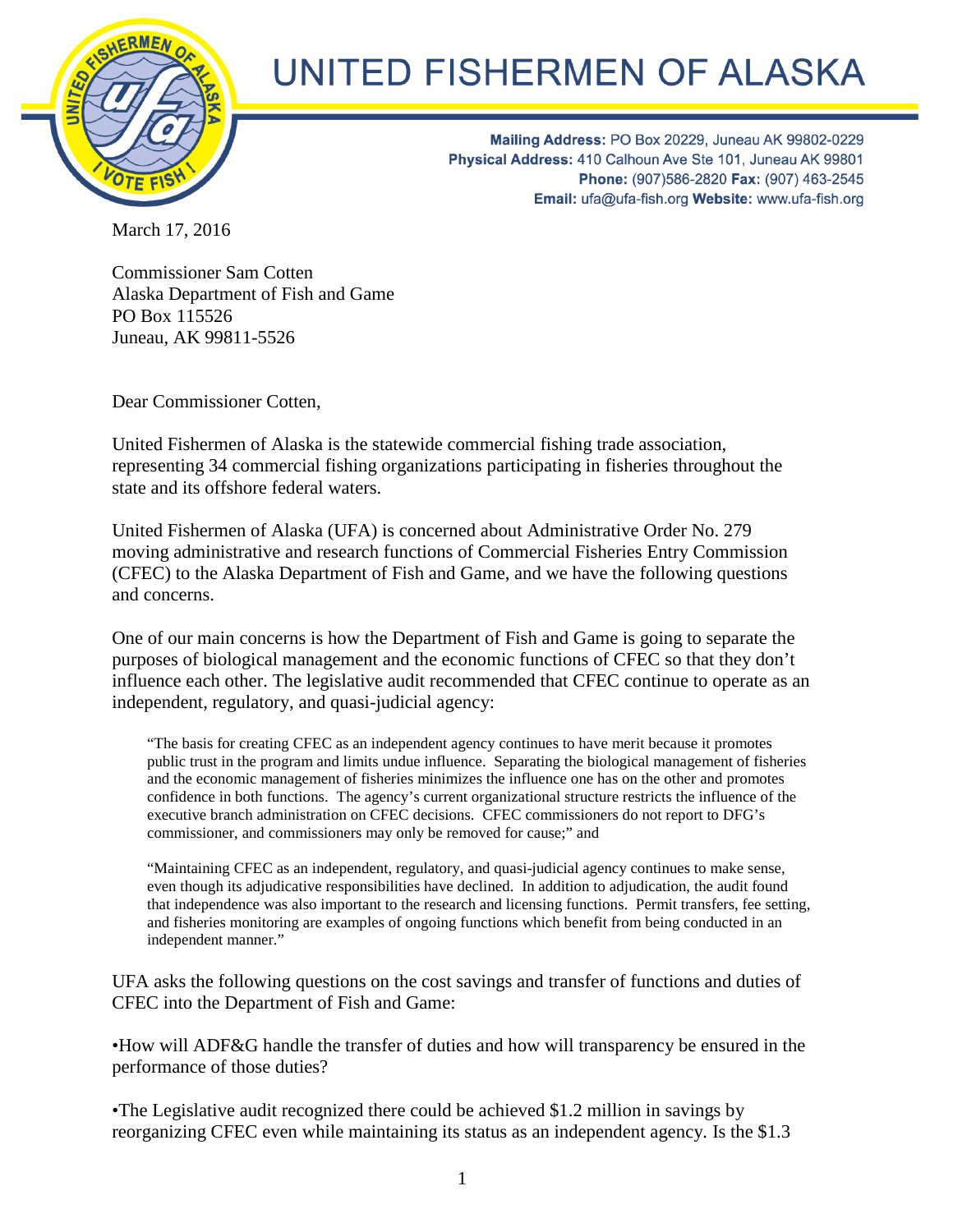million savings mentioned by the administrative order press release from the same basis as the auditor anticipated? Please outline where these savings will occur.

•Please describe precisely which positions will stay under the direction of the CFEC commissioners and which will be transferred.

•How many CFEC employees will lose their jobs in the transition?

•Will the transferred personnel work at a new location?

•Will ADF&G complete the licensing system upgrade that CFEC was undertaking, or does ADF&G plan to integrate CFEC licensing into the ADF&G system?

•What is the intent with regards to the archival of agency records project CFEC has in progress? Will this be completed? If not, how will these important documents and files be handled and stored so that they are available for any court proceedings involving limited entry?

•As the transition occurs, what measures will be taken to ensure that the current internal controls for licensing will continue to be in place and functioning properly?

•Will the permit and vessel holder database and related information maintained online by CFEC continue to be freely available to the public?

•CFEC has managed to maintain a permit list with a less than 2% undeliverable rate, due to their high regard for address quality. This is significant, because of fishermen's reliance on the postal service to deliver the permit necessary for their livelihood. In comparison, the crew member list administered by ADF&G, for which members of the public must pay, is subject to a much higher degree of error (i.e. Anchorage is spelled: Anchoarge, Anchoraege, Anchoraege, Anchoragel, Anchoragew, Anchroage, & Anehorage in the 2014 crew list). What plans do you have to ensure the quality of addresses for CFEC permits? Will ADF&G modify its current policy and make this, and other license holder lists available online and free of charge, like CFEC has?

•The administrative order states that budget services will be transferred, what does this entail exactly?

•Who will develop the budget for the commissioners of CFEC and remaining staff? Will CFEC have to compete for general fund dollars, or will the licensing revenues first cover CFEC funding with the remainder going to fund ADF&G's other services?

•The administrative order transfers licensing and permitting services (ministerial services only) to ADF&G. In this context, what is the definition of 'ministerial services' and what licensing services are not considered 'ministerial'?

•Which of the following functions will be performed under the auspices of ADF&G and what will be under the purview of the CFEC commissioners: permit renewals, medical transfers, and sale/purchase of permits.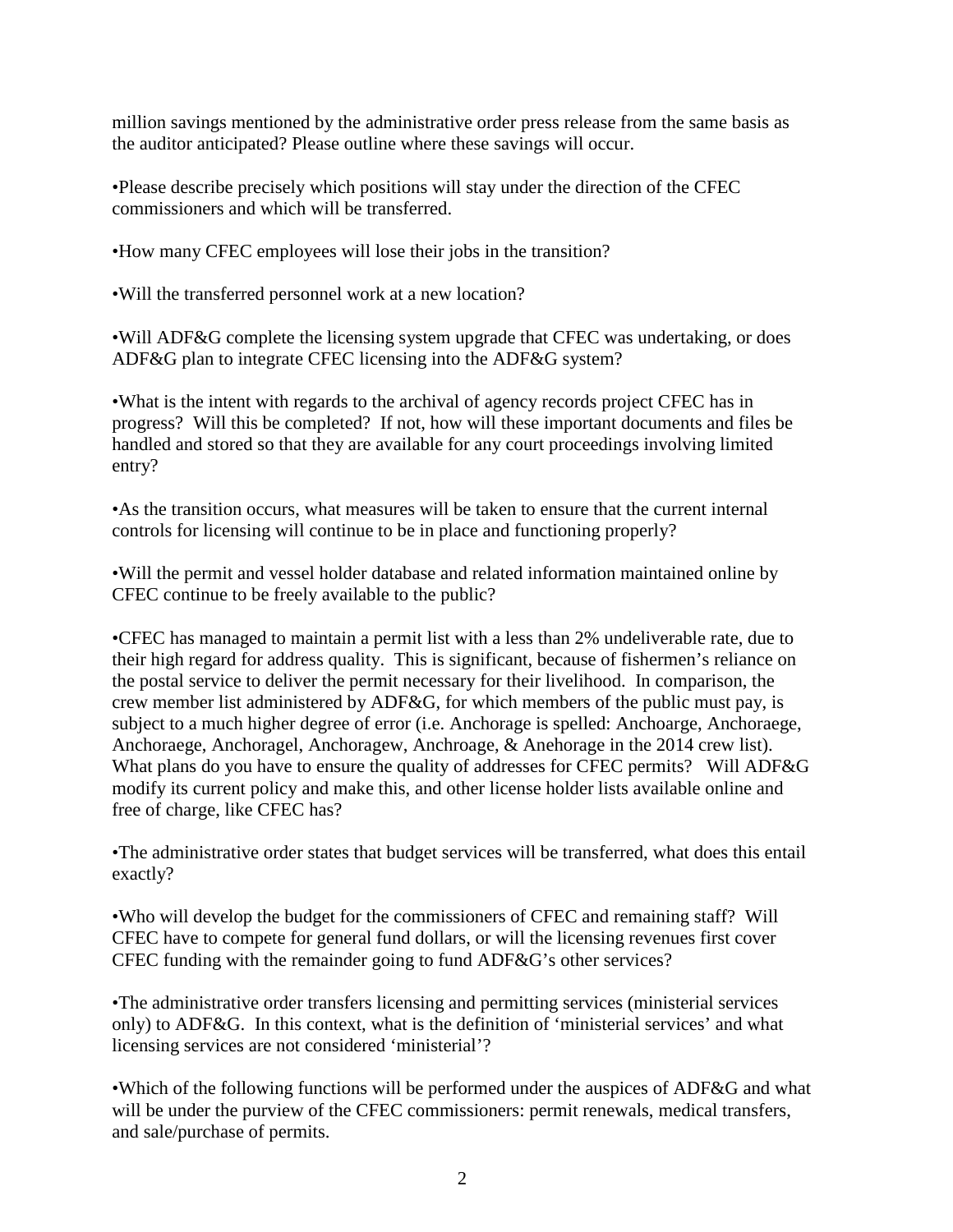•What will be the criteria for deciding when licensing issues must be reviewed by the CFEC commissioners? When such a review is necessary, what will be the procedure for coordination between CFEC commissioners and ADF&G licensing personnel? How will ADF&G enforce and regulate the provisions of the Limited Entry Act when transferring permits? Will it be CFEC (commissioners and staff) or ADF&G personnel that will be assessing demerit points or, when appropriate, suspending the fishing privileges of limited entry permit holders for convictions of violations of commercial fishing laws?

•Will the CFEC commissioners determine the fee schedule for permit renewals, or will it be a function that is transferred to ADF&G? If the task is transferred, will ADF&G use the same method to determine permit renewal fees? Will a hearing and comment period be held if permit renewal prices are changed drastically from year to year? What level of price change would warrant a comment period? Will low income permits continue to be offered, as well as a reduced pricing for halibut quota share-holders that have only a minimal amount of poundage?

•At the UFA meeting in February, interest was expressed by ADF&G in having the capability of issuing licenses from any ADF&G office. Will this be possible? If so, how will ADF&G regional offices verify that the permit is valid to be issued?

•Will the process currently used by CFEC to determine final values of fisheries, average prices, and quartile tables change? Will this data continue to be publically available and online?

•How will ADF&G maintain an adequate level of 'separation and transparency' between permitting, comprehensive research, and developing the economic data that CFEC performed, and the biological management functions of ADF&G?

•How do you reassure the public that the economic data utilized for such things as optimum number studies, which could call for either reducing or expanding permit numbers in a fishery, is done on criteria under limited entry and not biased by the perspectives of individual fishery managers?

•CFEC's functions include monitoring those fisheries that are not yet limited, evaluating the effects of entry limitation, setting optimum numbers for limited fisheries, and providing reports on trends in commercial fisheries. What policies and procedures will ADF&G put in place to make sure this monitoring and reporting is undertaken from an economic standpoint and not based upon, or unduly influenced by, a biological or management point of view?

•CFEC was responsible for maintaining a database of liens placed on permits for the Division of Investments, CFAB, and for the purposes of child support enforcement. Will ADF&G maintain those databases? Will fishermen still be able to find out if a permit they are considering for purchase is free and clear of liens and demerit points?

The administrative order gives the Commissioner of the Alaska Department of Fish and Game flexibility with regards to transferring personnel and functions from CFEC to ADF&G. Hopefully you will consider the concerns of the seafood industry regarding the